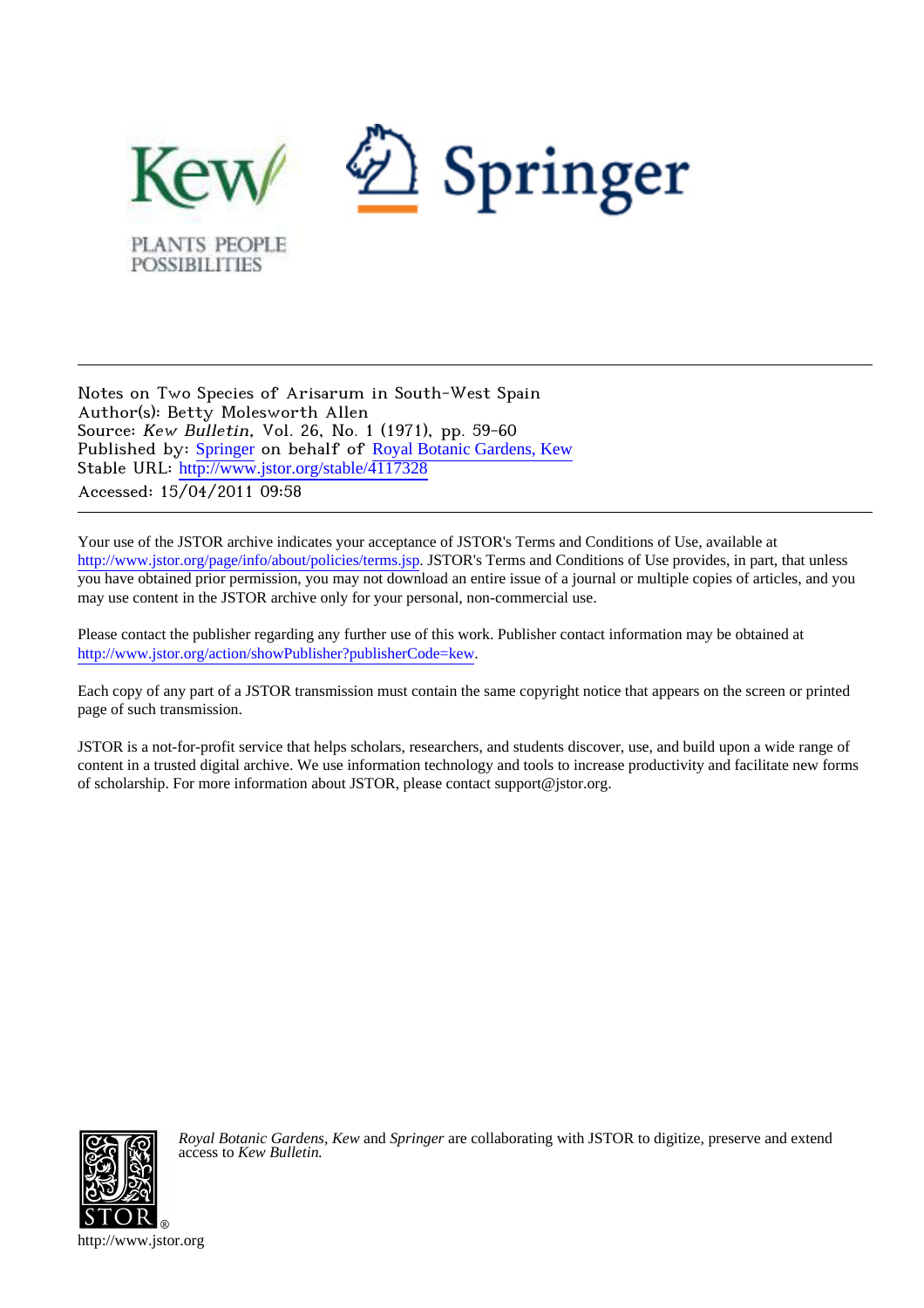## **Notes on two species of Arisarum in south-west Spain**

## **BETTY MOLESWORTH ALLEN\***

**The Mouse Plant, Arisarum proboscideum (L.) Savi (Araceae), which is commonly cultivated in England, is thought to be native solely to Italy. It also occurs, however, as an indigenous plant in the Cadiz Province of Andalusia, but this fact does not seem to be known, or rather it has been overlooked, for it was recorded, as early as 1762, by Jose Quer in his 'Flora Espahiola' 3: 87, where it is said to have been found 'en la Andalucia, en el termino de Ayamonte, Calafias, y en Teva [Teba]: assimissmo en Galicia, en el territorio de Pontevedra, y en otras partes de Espafia.' Quer also records that it is**  popularly named 'Mata-Candiles' in Andalusia. Colmerio (Enumeración y **Revisi6n de las Plantas de la Peninsula Hispano-Lusitana 5: 192 (1889)) questions the identification of the Spanish material of Arisarum proboscideum, citing, nonetheless, Quer's original records, together with others made later in the I8th century and early in the succeeding century by Juan de Dios**  Ayuda, Antonio Palau, Luis Née and José Lopez Alonso, from Ferrol, **Bafios de Graena in Guadix, Algeciras and Campo de Gibraltar. Surprisingly, all these records are ignored in Willkomm & Lange's authoritative 'Prodromus Florae Hispanicae' (i861-188o) and in its Supplement (1893). In consequence, Arisarum proboscideum disappeared for almost a century from the Flora of Spain. Nor does the plant seem to have been encountered again over the intervening years.** 

**It now appears that at least some of the records were correct, for Arisarum proboscideum is common in certain localities in the hills behind Algeciras and Los Barrios.** 

**The plants grow mainly between Ioo and 350 metres in altitude, in wet and deeply shaded places where the two species of oak (Quercus suber and Q. faginea) grow together, and under alder groves (Alnus glutinosa) which grow alongside rivers and streams. There is no doubt that it is native here.** 

**The leaves are similar in general appearance to those of the common Friar's Cowl, A. vulgare Targ.-Tozz., and this, together with the later flowering time, which coincides with the very wet weather, may explain why A. proboscideum has remained undetected in Spain for so long. Even when in flower the long and distinctive spathe tends to be concealed amongst fallen leaves on the forest floor and only when my husband picked a flower did we realise that it was indeed distinct. The leaves do have more pointed lobes than A. vulgare, each with a deep central vein, and the petioles are never flecked with red. Thus it is possible to identify the species without flowers. There are two colour forms which seem to bear no relation to habitat. One is the normal reddish colour; the other has a greenish spathe lined with reddish dots.** 

**It appears that the two species do not mix; I have never found them growing together, yet each species grows in abundance in its own area.** 

**<sup>\*</sup> Los Barrios, Algeciras, Spain.**